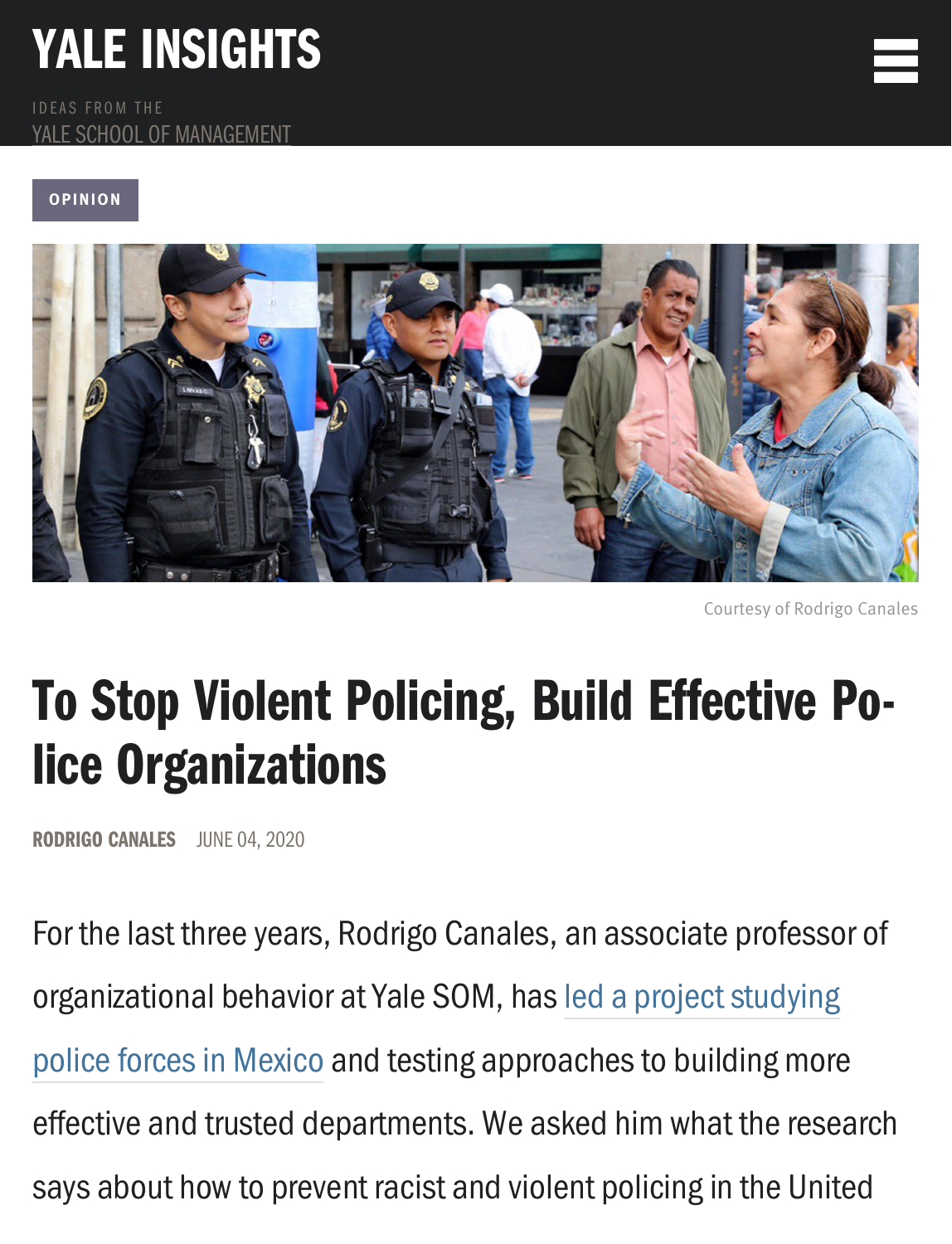## [States.](https://insights.som.yale.edu/categories/public-policy)

## **What have you learned about building effective and trusted police organizations in your work in Mexico?**

There are two sets of insights that seem especially relevant for the current moment. The first is the importance of conceptualizing police forces as organizations rather than as a collection of individuals. The structural configuration, processes, routines, culture, and values of a police organization greatly determine police officer behavior. Of course there is still variation in behavior across individuals, but structural factors shift the entire distribution of available, expected, acceptable, and common behaviors. Average cop behavior becomes good. Good cop behavior becomes great. And most important, bad cop behavior is greatly mitigated. But organizational practices tend to be sticky and tend to influence each other, such that changing police behavior requires you to look at the organization as a whole and change not only specific practices, but rather collections of practices, processes, and organizational linkages that create coherent expectations.

"If you are serious about improving police officer behavior, you have to rethink how you evaluate and reward police officer behavior, what you define as goals, and what values officer behavior, what you define as goals, and what values you reinforce." !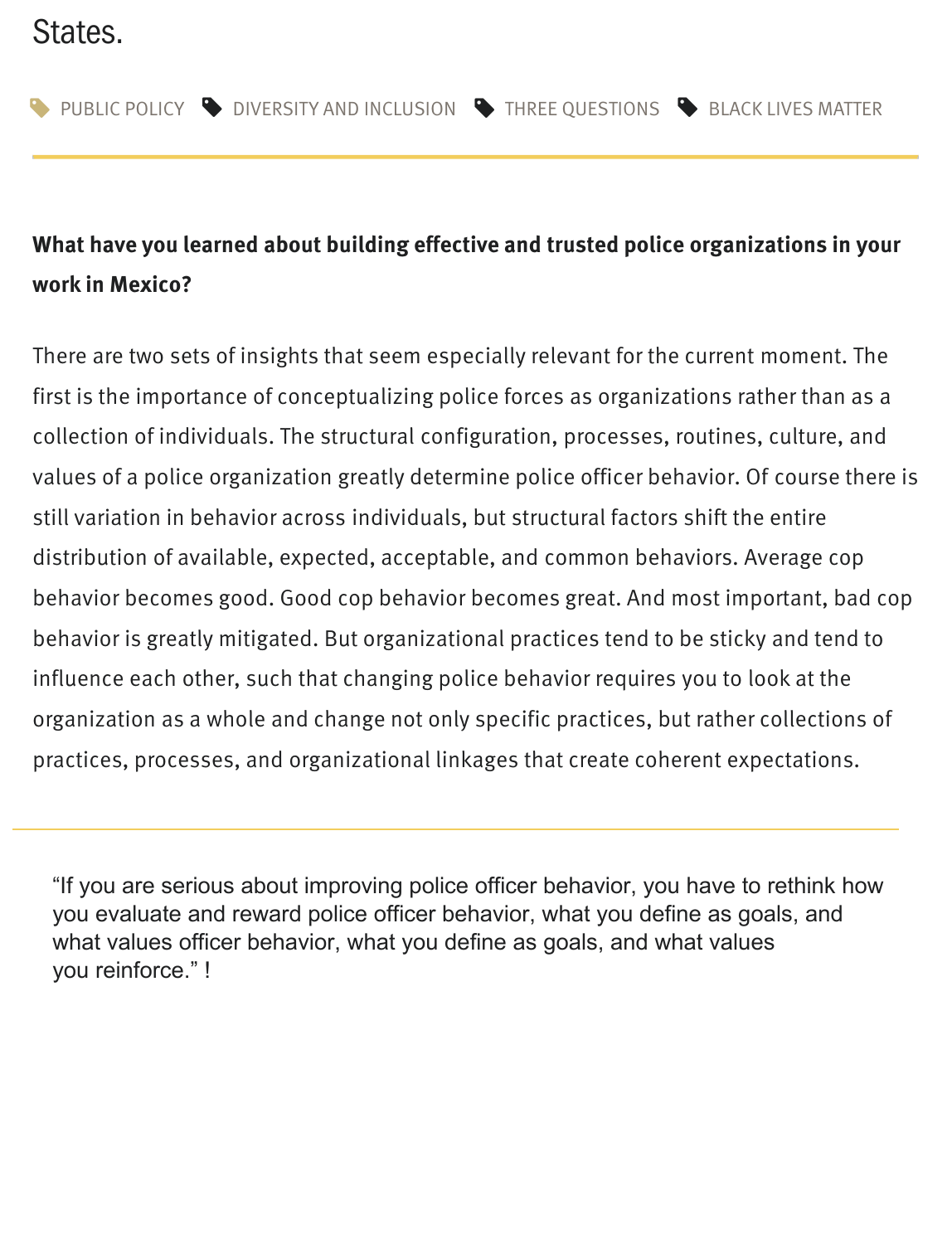For example, our research shows that training police officers in procedural justice significantly improves not only how individual police officers think about policing but also how they behave on the street. But we also find that the effects for beat cops are much smaller if their managers have not also been trained in procedural justice. We also found that any improvements in behavior are constrained by how police officers (and especially their sergeants) are evaluated: if you train cops to behave in procedurally just ways but you only reward them for arrests and reductions in violent crime, then not surprisingly cops have to focus on arresting people rather than on building citizen trust. So if you are serious about improving police officer behavior, you also have to rethink how you evaluate and reward police officer behavior, what you define as individual, team, and organizational goals, and what values you continually reinforce

(e.g. "we are warriors who are tough on criminals vs. we are protectors, trusted by our neighbors").

This is related to the second key insight. We have found that different police forces implicitly or explicitly have identified different actors as their "main customer." When a police force explicitly establishes that citizens are their central customer, they become much more focused on a) understanding how citizens define and understand their (hyperlocal) safety problems, b) building trust with citizens, especially in marginalized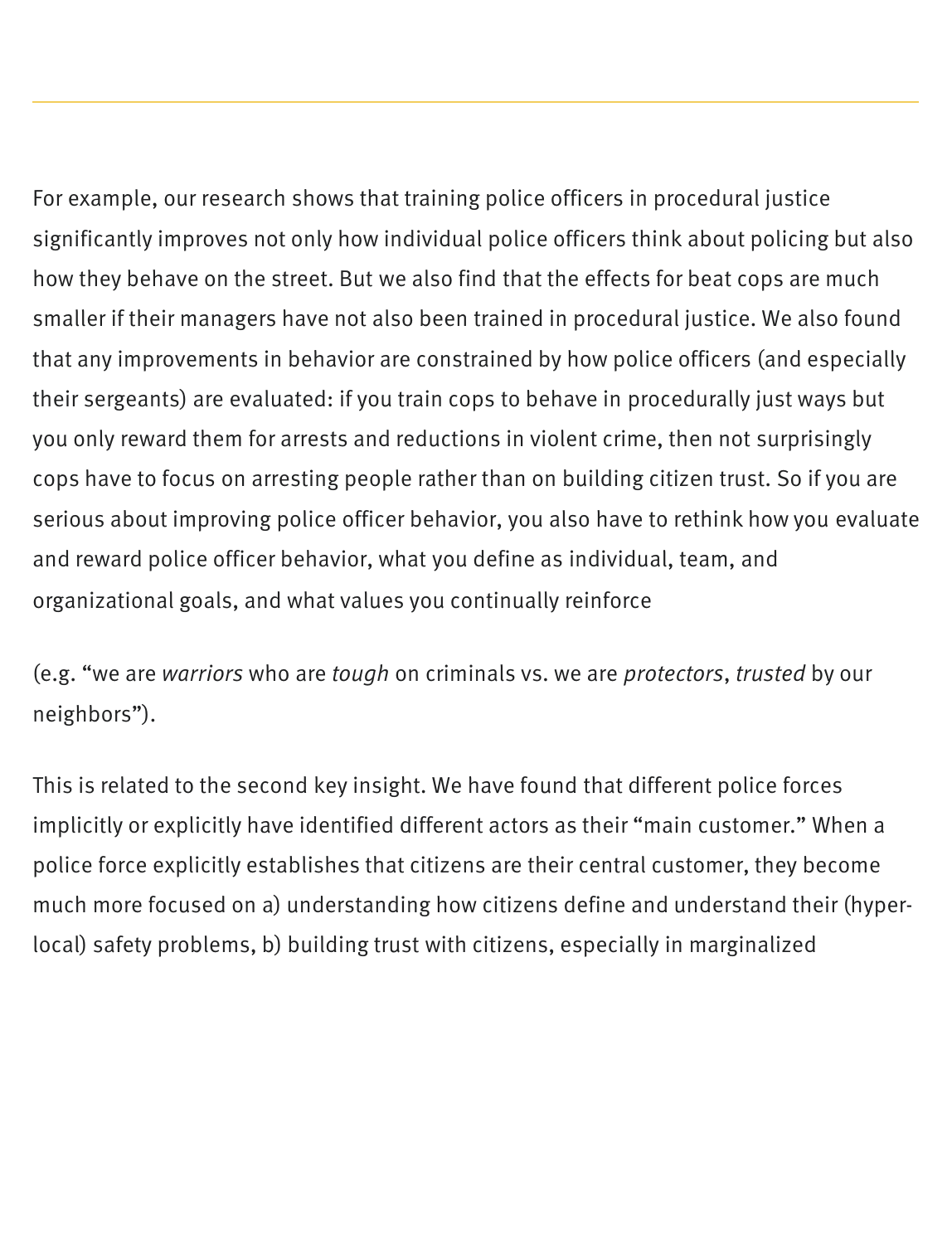safety problems, b) building trust with citizens, especially in marginalized communities, which can lead to c) establishing collaborative relationships with neighbors to design better strategies that target those problems, and d) creating mechanisms of bidirectional accountability so a true contract and working relationship is established between citizens and their police. This focus is naturally reflected in routines, protocols, training, and evaluation metrics. And I cannot emphasize the role of leadership in this enough. Ultimately, the chief of police is the voice of its organization, both towards police officers and the outside. Who we choose for positions of leadership, the messages they send and how they send them has a disproportionate impact.

In contrast, we have found that other police forces implicitly define local government as their "customer" (indeed, in general we find that not identifying citizens as the most important constituency leads to this de facto definition). In this perspective, what matters most are not the lived experiences, perceptions, and behaviors of citizens. Rather, police forces become entirely focused on the aggregate metrics of crime: crime rates,

arrests, clearance rates, "police efficiency." Notice that in this narrative, the main focus of the police is on "criminals" and crime. All processes, protocols, training, metrics, and evaluations are designed around that very small minority of people (some of whom are dangerous!). And the more this happens, the more police forces turn inward in an "us vs. them" rhetoric.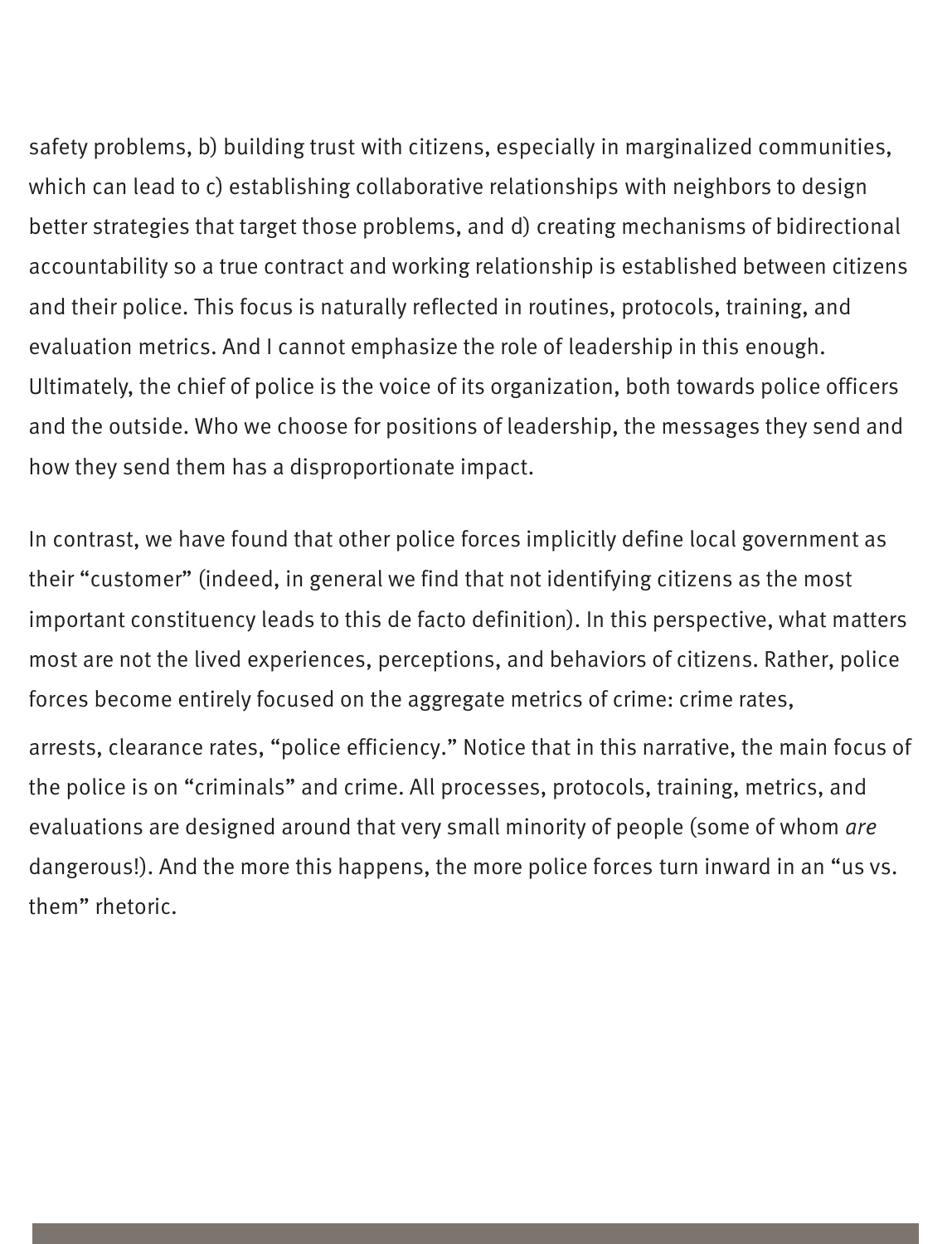I want to be very clear: I am in no way suggesting that metrics and evaluations of performance are not important. Rather, what we observe is that police forces have different objectives, many of which are in unavoidable tension (e.g. we need to have the ability to deploy force but we can only do that effectively if citizens trust us). And when those tensions are not explicitly acknowledged and then woven into the processes and systems of the organization, then one (usually the deployment of force) tends to dominate over others (usually citizen trust and accountability).

### **Do you see instances of police violence and racism as stemming from the actions of a few bad apples or as systemic problems?**

This dichotomy is extremely prevalent. But it is also false. First, it is empirically true that practically all instances of police misbehavior are driven by a very small number of problematic police officers. The overwhelming majority of police officers do their work carefully, respectfully and with sincere commitment to the citizens they serve. (Incidentally, the same is true of crime—most crime, and especially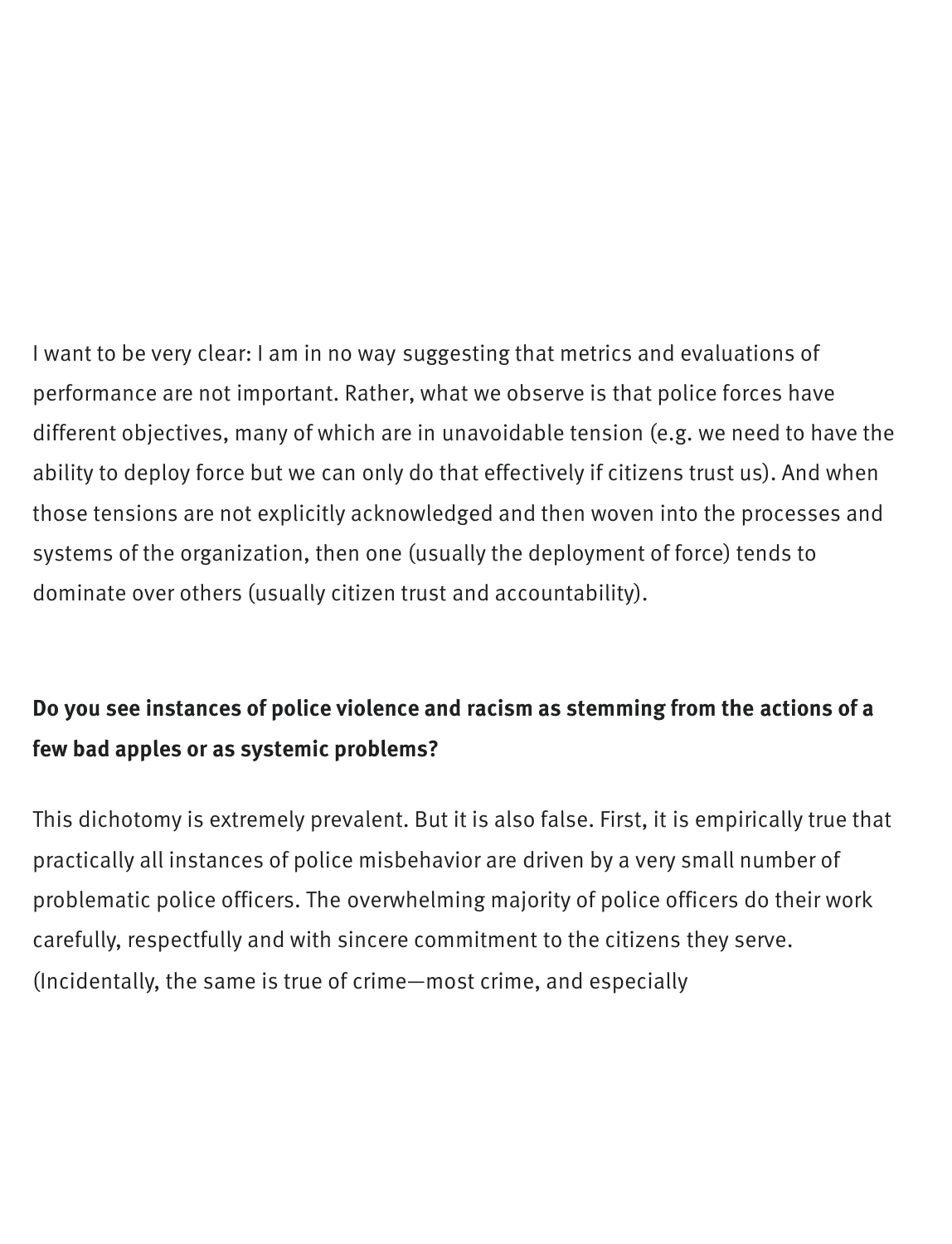(Incidentally, the same is true of crime—most crime, and especially violence, is typically driven by a very small number of high-risk individuals, who tend to belong to a small number of high-risk groups, in few high-risk places). At the same time, it is only within permissive systems that a small number of bad cops can continue to behave poorly. Research has shown that most instances of severe police misconduct (e.g. the murder of an innocent black man) are conducted by police officers who have received numerous complaints throughout their career, including for violent behavior (the police officer who murdered George Floyd had 18 recorded complaints in his record).

Police work is extremely difficult—probably the toughest job I have seen. It is to be expected that some people who look good on paper and in the academy will not know how to use their power and discretion well. Police organizations, therefore, must have the systems and protocols to routinely identify officers who are not living up to their mandate. Some may need additional support to get back on track (e.g., every police officer I know has significant trauma; very few ever seek help for it, and for some of them it turns into a severe hindrance to their work). Some may need to be removed from the

organization. And the organization, as a system, must show absolutely no tolerance for police misconduct. If it does not, then the message it sends to all its officers is extremely loud and extremely clear.

"In the George Floyd video, one of the younger officers is clearly uncomfortable with what is happening. But he does clearly uncomfortable with what is happening. But he does not take action. That tells you a lot about the organization that he is a part of." !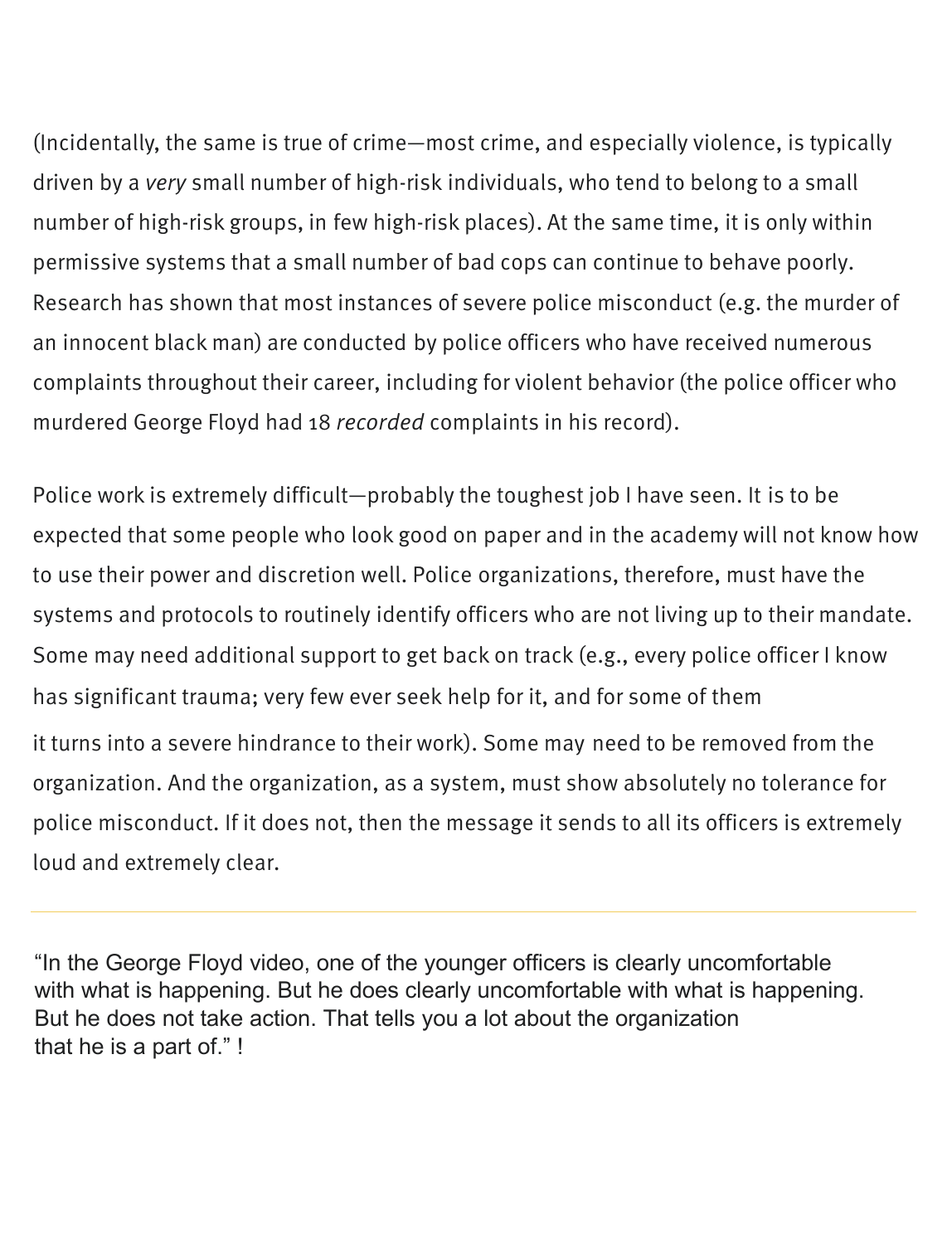There is a telling moment in the video that shows the arrest and murder of George Floyd. One of the younger officers on scene is clearly uncomfortable with what is happening. We can see the hesitation in his face. But he does not take action. And that tells you a lot about the organization that he is a part of. As Chris Rock used to joke, "bad apple" is a very generous name to give to a murderer. "I have eaten bad apples. They are tart. They don't choke me to death." And there are certain jobs where you simply cannot allow "bad apples." Police and airline pilots are two examples. The consequences are just too grave.

### **Are there lessons from your research for addressing racism and violence from the police in the United States?**

Yes. Change is possible. We have seen police agencies radically transform themselves in relatively short periods of time. We have seen them go from oppressive, corrupt, violent organizations to true civic agencies that have the trust and collaboration of the citizens they serve. But this has only happened when a) there is a fundamental reframing in the mission of the organization (who is our central "customer"); b) the organization is conceived as a system of interconnected practices, protocols, systems, culture, and values that need to be in coherence; c) there is significant